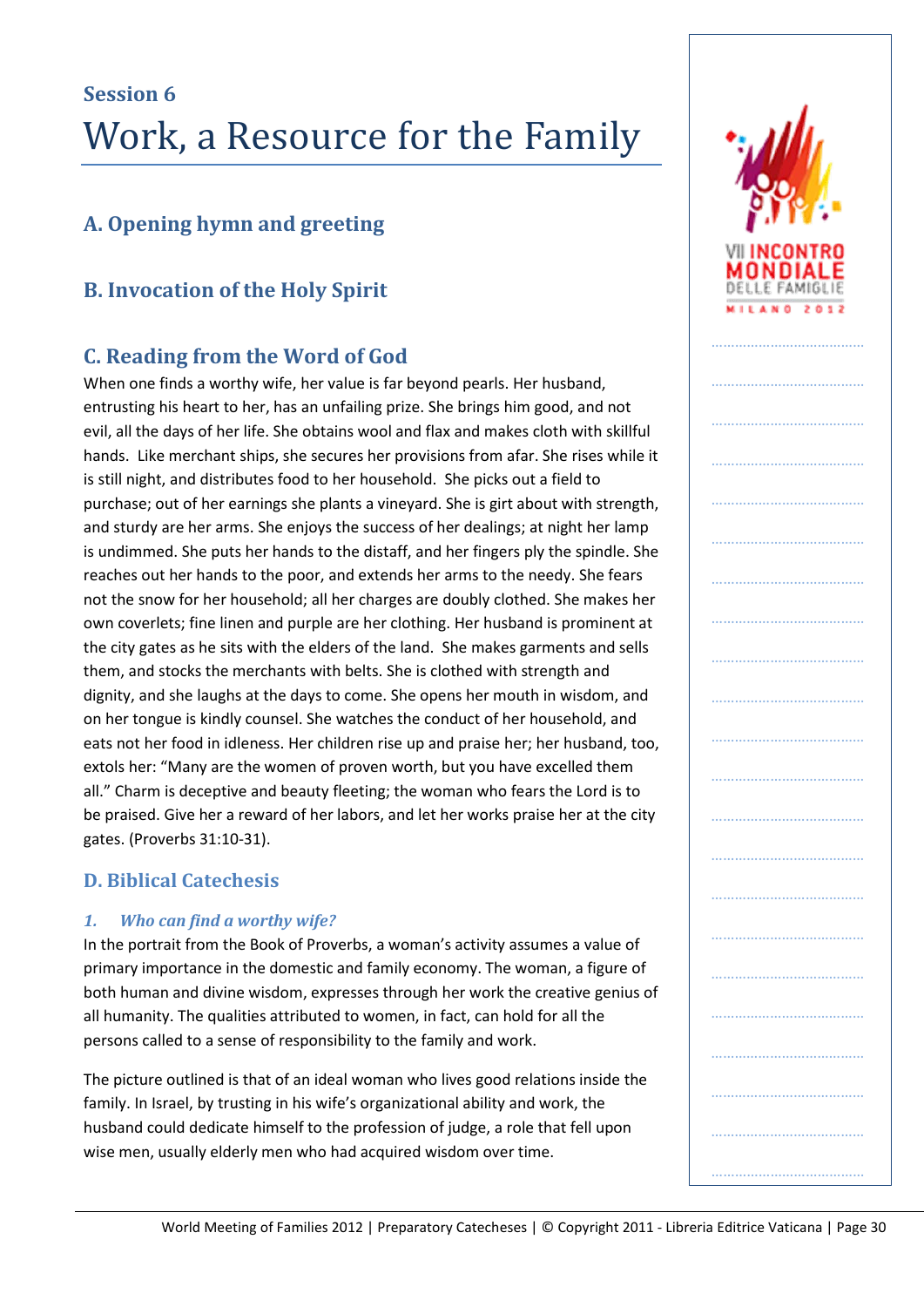This division of domestic and professional duties sheds light on the importance of the common agreement between a husband and wife in planning their work. Each one is asked to make every effort so that the other can express his or her talents as well as possible.

In turn, society should give all possible support so that the spouses can make their work choices freely and responsibly. The children, together with the husband, also praise the mother and exalt her talents. This surely idealized family picture is offered as a model from which to draw inspiration and encouragement. The exemplary family lives in fear of God and puts its trust in Him.

The prosperity it enjoys, which is recognized as a divine gift, is taken care of and enhanced in everyday industriousness.

The woman senses the responsibility entrusted to her and makes every effort, without sparing herself, to respond to the task required of her. With her attitude she invites everyone to be responsible for his or her actions, but also to take care of the other members of the family and to be concerned about social life by contributing to the common good. Personal gifts and talents are at the same time a responsibility towards God and towards one's neighbor.

Our thoughts go to the parable of the talents which are given to everyone so that they will be multiplied (Cfr. Mt 25:14-30).

### *2. She rises while it is still night.*

The woman who wakes up at night and works at night describes a kind zeal that eliminates all forms of idleness. The woman's industriousness, which is far removed from any negligence, is stressed further in the text when it notes that she "watches the conduct of her household, and eats not her food in idleness". Everyone is called to be constantly vigil to not give in to the temptation of idleness by falling short of one's responsibilities and neglecting one's commitments.

The portrait of an ideal woman who is averse to all forms of idleness is the icon of someone who is not afraid of toil and sacrifice because she knows that using her energies is not useless but has a meaning. Through her work, in fact, she provides for the needs of her family and can also help the poor and beggars.

This ever up-to-date example challenges family life. One of the family's responsibilities is to open up to the needs of others, whether near or far. Attention to the poor is one of the most beautiful forms of love of neighbor that a family can experience.

Knowing that through one's work one can help those who do not have what is necessary to live strengthens one's commitment and supports one's toil. On the other hand, to give what one has to those who have nothing and to share one's

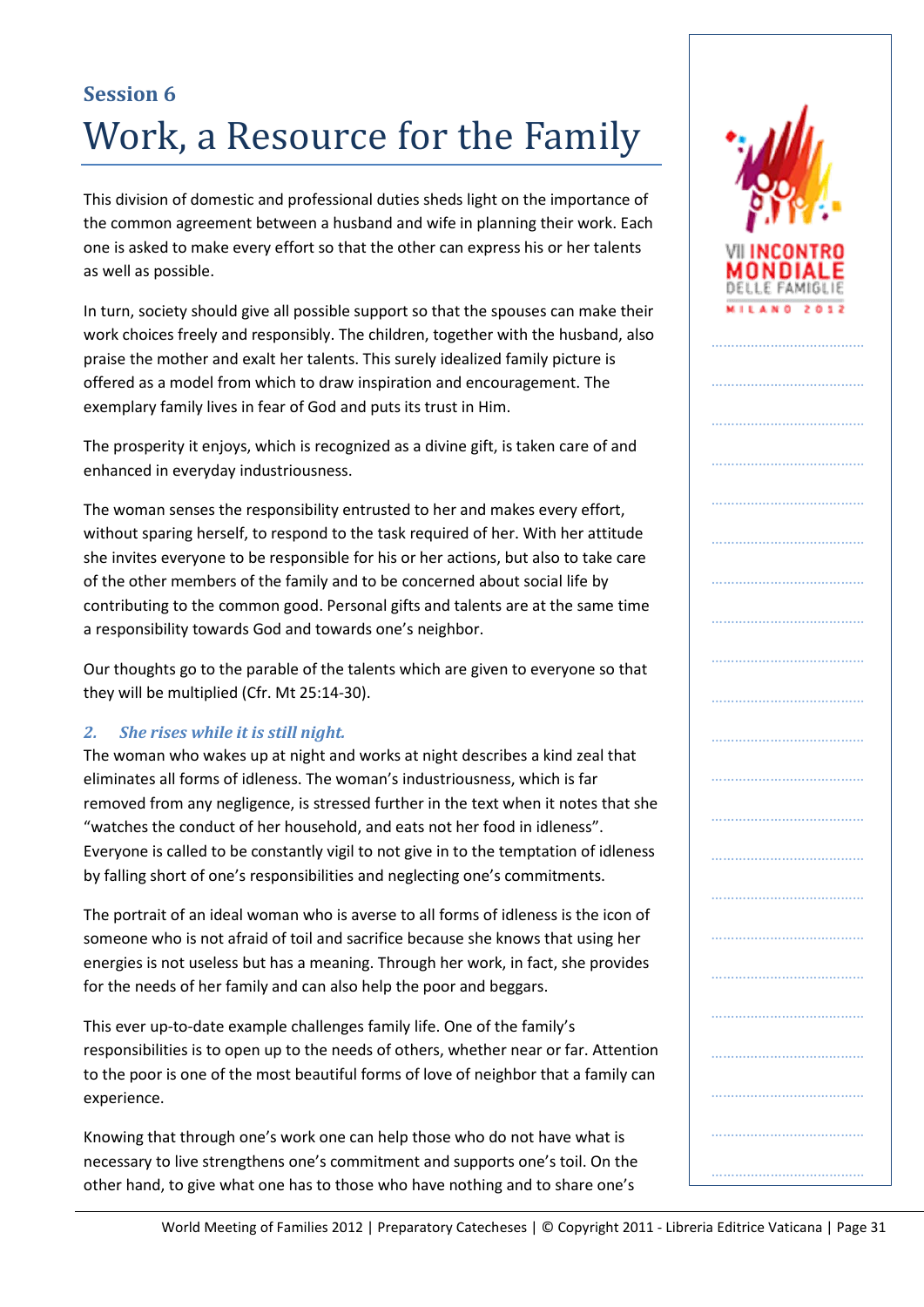wealth with the poor is to recognize that everything we have received is grace, and that at the origin of our prosperity there is a gift of God, which cannot be kept for oneself but must be shared with others. With this kind of attitude, social justice is promoted and a contribution is made to the common good by contesting the selfish ownership of wealth and opposing indifference to the common good.

#### *She opens her mouth in wisdom.*

One characteristic trait of the ideal family is that it refrains from gossip. What does the family talk about? What is the tone of their conversations? The appeal of the woman portrayed in the Book of Proverbs is also enhanced by the fact that "she opens her mouth in wisdom, and on her tongue is kindly counsel". It is the parents' duty to teach their children to do good and to avoid evil and, furthermore, to appreciate the commandment of love of God and neighbor. The consistency of the parents' life strengthens their teaching and makes it true, and all the more so when it has to do with good to be done and love to be lived. The model of those who practice what they teach is perennially valid, and today in particular it maintains all of its incomparable effectiveness.

Today communication often appears to be distorted. Words are spoken and messages are sent out with the superficiality of those who assume no responsibility for the consequences of what they say. A responsible person seeks the veracity of the facts and talks about what he is convinced of. Biblical wisdom invites us to shun lies and avoid useless talk. The Christian family, by listening to the Word of God, has the great responsibility to give witness to it faithfully and prevent it from being stifled by too many useless words.

In a society where distorted and deceptive communication is at the origin of so much suffering and misunderstanding, the family can become the favorable context for education to sincerity and truth. To admit one's errors by asking for forgiveness and assuming one's responsibility in a consistent way is a lifestyle that is anything but spontaneous to which the children should be educated from the earliest age.

Since she speaks with wisdom, on the ideal woman's tongue there is only "kindly counsel" The wisdom of speech consists in giving voice to the good and avoiding the kind of criticism that ruins the family dialogue. For this purpose, it is necessary to let listening to the Word of God make family life more evangelical by enlightening and enriching the quality of communication.

#### *She looks to the future confidently.*

Family life and a woman's life in the family is not as easy and accessible as it seems in the ideal portrait of the Book of Proverbs, such as when women are forced to work doubly, both inside and outside the home. It becomes of decisive importance, for example, from the practical and the affective standpoint, for the

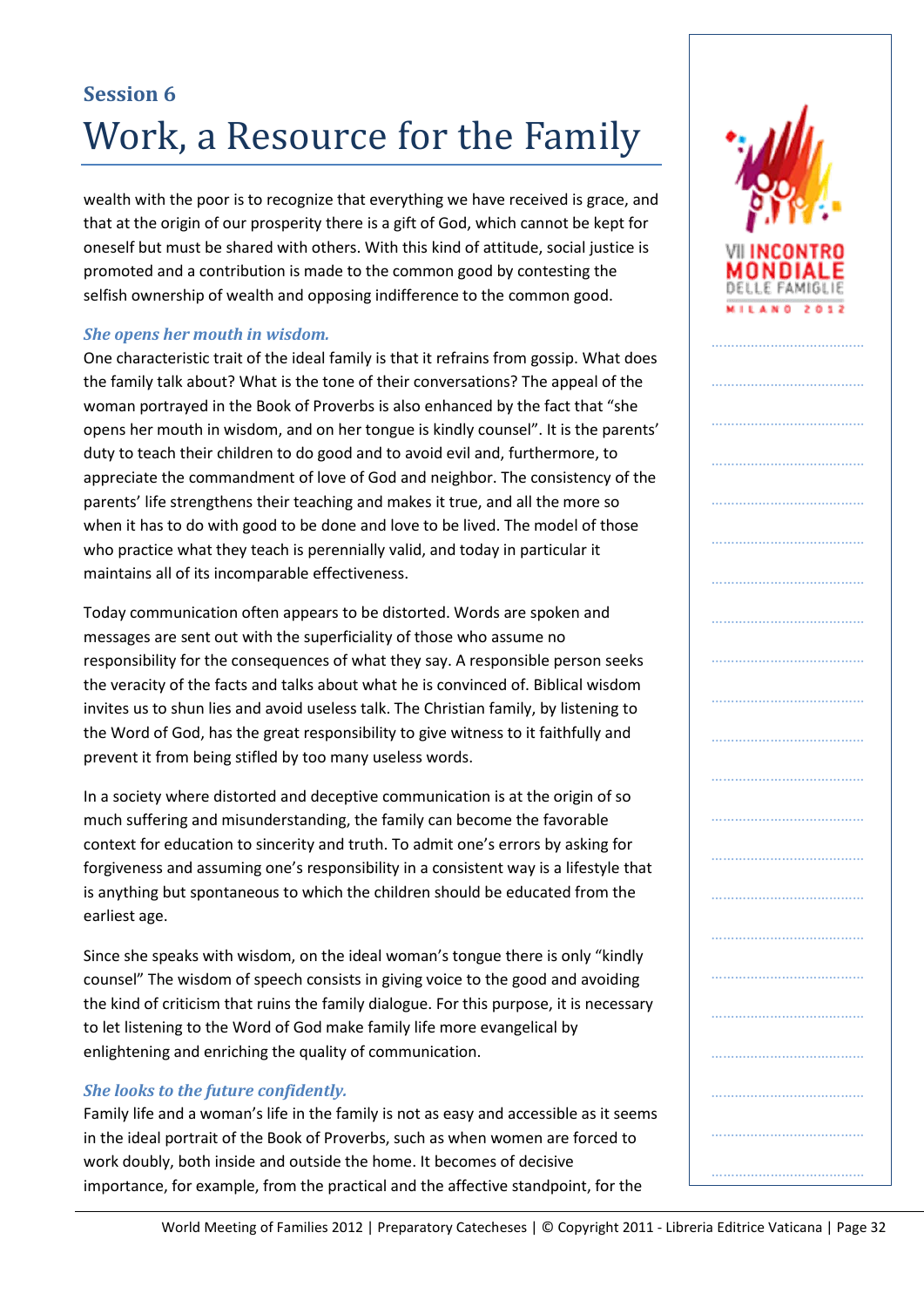spouses to share the educational duties and to collaborate in the domestic duties. Today the grandparents' presence appears to be very valuable for many families, but their contribution to family life risks being recognized too little and exploited too much.

The attraction of a woman who looks to the future confidently, and thus recalls hope in the future, is of great current significance. Despite their everyday difficulties, many families represent an authentic sign of hope for our society. The virtue of hope has its origin in confident trust in Divine Providence.

Gratitude is certainly due to every wife and mother. As the Book of Proverbs notes, "Give her a reward of her labors". The domestic work of taking care of the home, educating the children and helping the elderly and sick has a social value much higher than many professions that are also well paid. The woman's irreplaceable contribution to the family's formation and the development of society is still awaiting due recognition and appropriate evaluation.

The family is the context for formation to many virtues and it is also a school of recognition for the efforts lavished by parents with gratuity and love. Learning to say "thank you" is anything but automatic, and yet it is entirely essential.

*Gift and responsibility* make up the pair in which the work of the family and everyone in it is placed. All are called to recognize the gifts received from God, to put one's gifts at the disposal of others, and to enhance the value of the others' gifts. Each one is responsible for the others' lives. Through work each one provides for the good of everyone in the family and can also contribute to those in need.

By living in this way, family affections and ties expand to the point that they recognize every man and every woman as a brother and a sister who are all children of the same Father.

### **E. Listening to the Magisterium**

Work is a resource for the family in the twofold meaning of a source of sustenance and development of the family and, at the same time, the place where solidarity between families and generations is exercised. The Church's teaching suggests keeping work in correlation with the family.Moreover, what development model could we imagine without the family which gathers its fruits and through its procreational choices guides its further developments? Laborem Exercens proposes the correlation of work with the family and reminds us that "the family is simultaneously a community made possible by work and the first school of work, within the home, for every person".



……………………………………………

…………………………………

……………………………………

…………………………………

…………………………………

…………………………………

…………………………………

…………………………………

…………………………………

…………………………………

…………………………………

…………………………………………

…………………………………

……………………………………………

…………………………………

…………………………………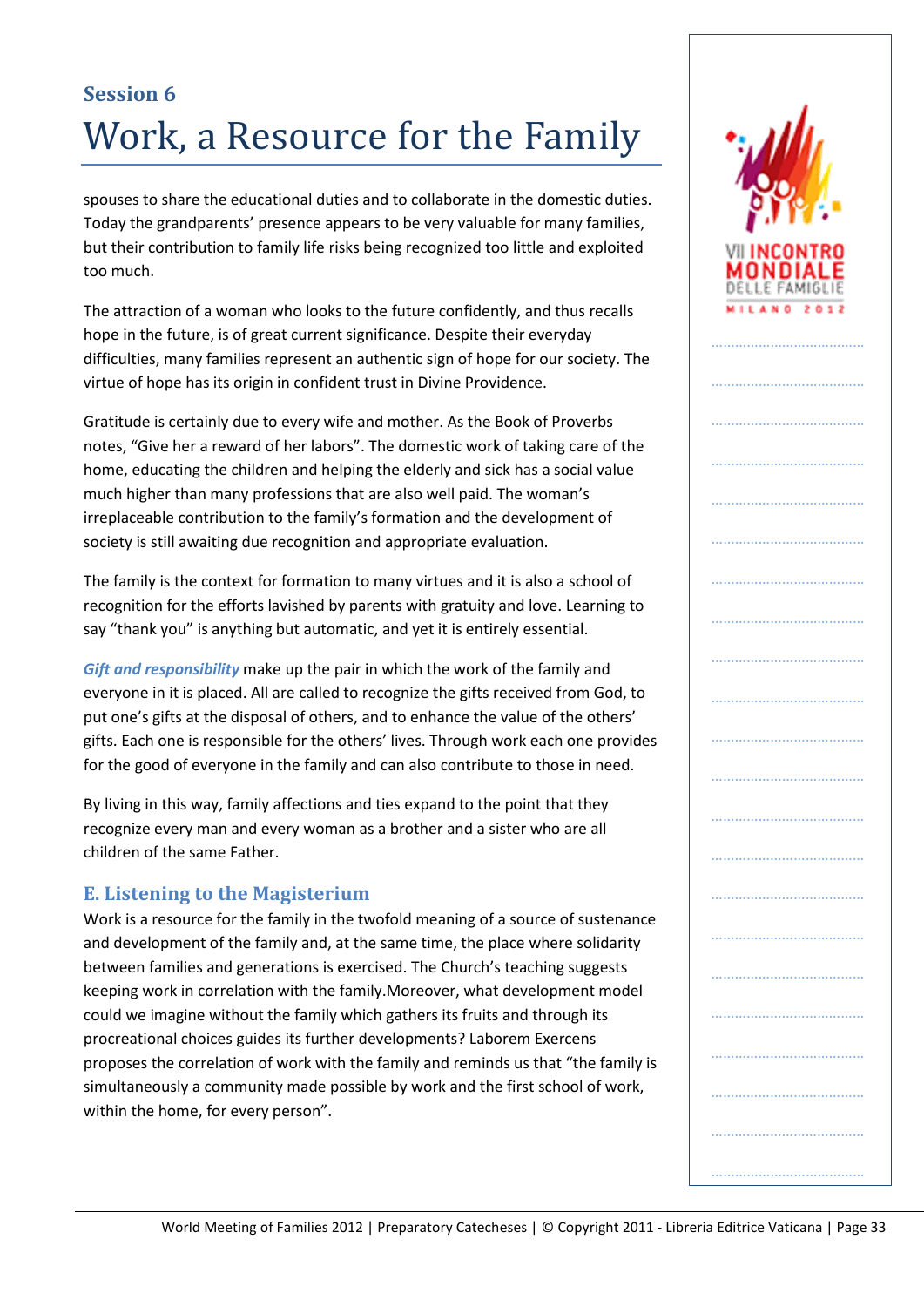#### *Work and the family*

Work constitutes a foundation for the formation of family life, which is a natural right and something that man is called to. These two spheres of values-one linked to work and the other consequent on the family nature of human life-must be properly united and must properly permeate each other. In a way, work is a condition for making it possible to found a family, since the family requires the means of subsistence which man normally gains through work. Work and industriousness also influence the whole process of education in the family, for the very reason that everyone "becomes a human being" through, among other things, work, and becoming a human being is precisely the main purpose of the whole process of education.

Obviously, two aspects of work in a sense come into play here: the one making family life and its upkeep possible, and the other making possible the achievement of the purposes of the family, especially education. Nevertheless, these two aspects of work are linked to one another and are mutually complementary in various points.

It must be remembered and affirmed that the family constitutes one of the most important terms of reference for shaping the social and ethical order of human work.

The teaching of the Church has always devoted special attention to this question, and in the present document we shall have to return to it. In fact, the family is simultaneously a community made possible by work and the first school of work, within the home, for every person. [Laborem Exercens, 10]



……………………………………

…………………………………

……………………………………………

……………………………………………

……………………………………

…………………………………

…………………………………

…………………………………

…………………………………

…………………………………

…………………………………

……………………………………

……………………………………………

…………………………………

…………………………………

…………………………………

…………………………………

…………………………………